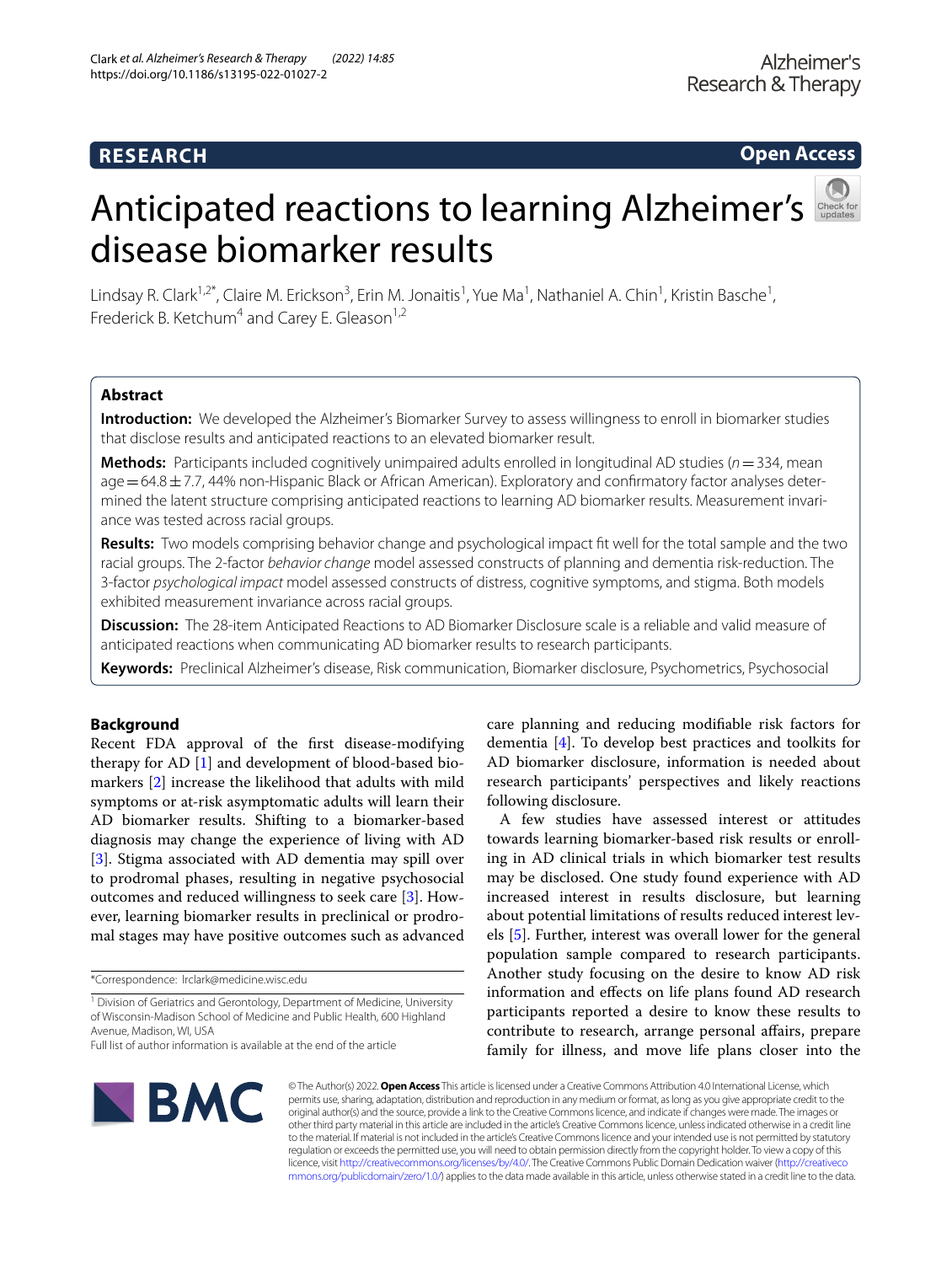future [\[6](#page-12-5)]. Focus groups have similarly found that interest may wane when limitations of biomarker results are understood [\[7](#page-12-6)], that desire to learn results varies across stakeholder groups (e.g., healthy elderly, caregivers, nursing staff, researchers, clinicians)  $[8]$  $[8]$ , and that participants discuss both positive and negative potential impacts of learning biomarker results [\[8](#page-12-7)]. Results from the above studies provide common themes for interest in participation in AD research studies that disclose results, and the rationale behind these decisions. Many of the studies, though, included either small samples or lacked samples diverse in age, education, race/ethnicity, or socioeconomic status. Lack of inclusion of participants from historically under-represented groups, importantly, contributes to ongoing health disparities in AD biomarker research and clinical trials, ultimately limiting generalizability of treatment access and efficacy. Additionally, although prior studies have provided information on reasons for learning biomarker or other risk-related results, no studies have specifcally assessed anticipated reactions to learning positive (i.e., high-risk) biomarker results.

We developed a telephone survey to assess willingness to participate in AD biomarker studies that disclose results, and anticipated reactions following disclosure. We also assessed additional contextual factors that may predict willingness or potential reactions including experience with or concerns about AD, perceived health and memory, health locus of control, brain health social norms, self-ratings of memory and health, research attitudes, and perceived discrimination. We administered this survey to participants enrolled in the Wisconsin Alzheimer's Disease Research Center (ADRC) or Wisconsin Registry for Alzheimer's Prevention (WRAP) studies. To ensure inclusion of survey responses from participants from under-represented groups, we focused recruitment eforts to bolster participation of individuals self-identifying as Black or African American, who constituted about half our sample. In this paper, we present information on overall survey development, reliability (internal consistency), and validity (factor structure) of the "Anticipated reactions to learning AD biomarker results" scale, and its measurement invariance across racial groups.

### **Methods**

### **Survey development**

The study team consulted with the University of Wisconsin-Madison Survey Center (UWSC) to develop the survey. First, scales measuring constructs of interest were reviewed from the existing literature. Items pulled from existing scales assessing experience with and concern about AD [\[9](#page-12-8)], perceived health, health locus of control [[10\]](#page-12-9), brain health social norms [[11](#page-12-10)], research attitudes [[12\]](#page-12-11), and chronic experiences of perceived discrimination due to race, ethnicity, gender, age, or other interpersonal characteristics [[13](#page-12-12)] were included and modifed for telephone administration. New items were developed to assess willingness to learn biomarker results and potential positive or negative reactions to learning hypothetical positive/high-risk biomarker results. Five hypothetical scenarios assessed willingness to participate in biomarker studies with or without results disclosure on a 5-point Likert scale (response options not-at-allwilling to extremely-willing). These items included a general AD biomarker study and items that varied by specifc biomarker collection method (PET, lumbar puncture, blood draw). Two open-ended questions assessed reasons for response and any concerns about the biomarker study with results disclosure. Eight items on reasons for learning amyloid PET results were adapted from an existing questionnaire  $[14, 15]$  $[14, 15]$  $[14, 15]$  $[14, 15]$  $[14, 15]$ . Thirty-three items assessed anticipated reactions to learning high-risk (e.g., positive) biomarker results on a 5-point Likert scale. All items also included the option to refuse to provide a response or provide an unknown response; unknown or refused responses were coded as missing values. Internal and external content experts reviewed and modifed the survey. Lastly, the survey was modifed using feedback from fve adults that pilot-tested the survey for duration and understanding of questions.

### **Recruitment**

Four-hundred participants were recruited from the Wisconsin ADRC and WRAP, two ongoing longitudinal AD-related studies. Inclusion criteria for recruitment included age 45–89, self-identifed ethnicity/race as either non-Hispanic Black or African American or non-Hispanic White, and no research or clinical diagnosis of mild cognitive impairment or dementia based on National Institutes on Aging-Alzheimer's Association diagnostic criteria  $[16, 17]$  $[16, 17]$  $[16, 17]$  $[16, 17]$ . We consulted with the UW Community Advisors on Research Design & Strategies (CARDS) to develop our recruitment materials and strategies based on feedback from a community focus group with diverse racial and socioeconomic backgrounds. Eligible participants were mailed a recruitment letter and information sheet and then contacted by phone. If interested in participating, the information sheet was reviewed and oral consent was obtained. Participants were compensated \$25 for completing the survey.

### **Survey administration**

The survey was administered by trained UWSC interviewers using Computer-Assisted Telephone Interview (CATI) from 01/06/2020 to 03/16/2020. The UWSC used CASES 5.6 provided by the Computer-Assisted Survey Methods Program at the University of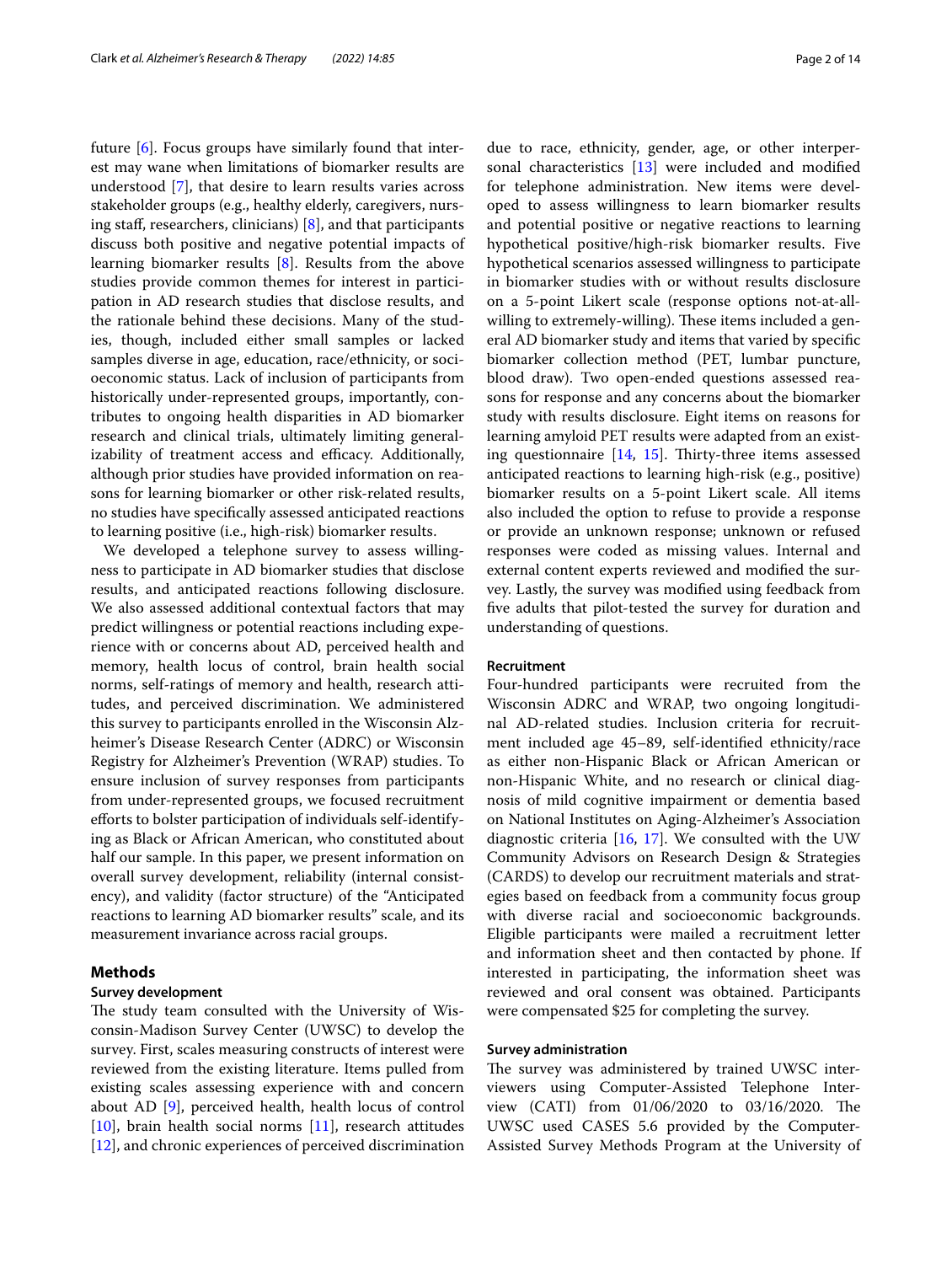California-Berkeley. All UWSC telephone interviewers received training (e.g., fundamentals of data collection, observation, role play, mock interviews, ongoing refresher training) and an additional 4 h of project-specifc training and practice before data collection. Quality control of the CATI interviewers was implemented through ongoing monitoring by UWSC supervisors. The average survey length was 33 min.

### **Statistical analysis**

### *Survey response patterns*

Descriptive statistics (e.g., means, percentages) were used to provide information on sample characteristics and evaluate response patterns on survey items.

### *Evaluating factor structure of total sample*

The Kaiser–Meyer–Olkin (KMO) for checking sampling adequacy and Bartlett's Test of Sphericity were calculated to assess the suitability of the data for factor analysis. Exploratory factor analysis (EFA) with an oblique rotation was conducted using maximum likelihood estimation on the 41 Likert-scale items assessing reasons for learning results and anticipated reactions to learning high-risk biomarker results. One item (alcohol intake) was excluded from analysis due to missing data (no response for 32 participants). Due to the ordinal structure of the Likert response data, the EFA was conducted using a polychoric correlation matrix [[18\]](#page-13-0). Number of factors was determined based on  $(1) \geq 3$  salient item loadings (e.g., pattern coefficients  $\geq$  0.30), (2) high internal consistency (e.g., alpha coefficients  $\geq$  0.70), (3) model parsimony, and (4) theoretical/clinical meanings. Confrmatory factor analysis (CFA) was next applied to refne and confrm the factor structure identifed by EFA. Overall model ft was assessed using ft indices including the comparative fit index (CFI  $[19]$  $[19]$ ), the root mean squared error of approximation (RMSEA [\[20](#page-13-2)]), and the standardized root mean squared residual (SRMR). Model ft was considered adequate by meeting the following cri-teria: CFI≥0.95, RMSEA ≤0.08, and SRMR ≤0.08[[21–](#page-13-3) [23\]](#page-13-4). Misft in individual parameters was evaluated using model modifcation indices (MI), which are the amount of reduction in the  $\chi^2$  model if a parameter fixed at zero or constrained to be equal across groups were freely estimated. MIs for each parameter were examined and parameters were freed in cases in which the MIs were exceptionally high (e.g.,  $MI > 20$ ). The EFA was conducted using the R Psych package  $[24]$  and the CFA was conducted using the R Lavaan package  $[25]$ . Respondents with missing data were excluded from the EFA. Respondents with missing data were included in the CFA using maximum likelihood estimation with robust standard

errors (Lavaan MLR estimator) to account for missing data.

### *Testing measurement invariance across racial groups*

The final CFA model was first tested for each racial group separately. If the CFA ft well for both groups, measurement invariance was next tested with a hierarchical series of nested two-group CFA models testing in the following order: (1) confgural invariance (baseline model and implies that the same latent constructs are measured for both groups), (2) metric variance (item/indicator loadings onto latent constructs are equal across groups), and (3) scalar invariance (item/indicator intercepts are equal across groups). Scalar invariance is required to confrm measurement invariance and allows meaningful comparison in the latent constructs between groups. At each stage, model ft was assessed using the criteria above (CFI≥0.95, RMSEA ≤0.08, and SRMR ≤0.08), as well as using a change in CFI<0.01 to determine if each level of invariance was confrmed (e.g., confgural vs metric) [[26\]](#page-13-7). Ordinal CFA models were not estimable with the available sample size; therefore, to accommodate nonnormality, models were estimated using the maximum likelihood estimator with robust standard errors (MLR). Missing data were accommodated using full information maximum likelihood.

### **Results**

### **Sample characteristics**

The overall response rate for the survey was 83.5% (81.3% for Black respondents; 85.3% for White respondents;  $n=334$ ) (Table [1\)](#page-3-0). Of the 66 participants who were mailed recruitment letters but did not enroll, 13 declined participation, 5 were unable to participate due to physical or cognitive limitations, and 48 were unable to be reached. Participants were on average 65 years old (range: 45–85), more likely to be women (74%), and highly educated (58% with a Bachelor's degree). One hundred fortyeight participants (44%) self-identifed as non-Hispanic Black or African American and 186 participants (56%) self-identifed as non-Hispanic White. A majority had a family history of dementia (62%) and/or had cared for a person with dementia (68%).

### **Anticipated reactions to learning AD biomarker results**

Table [2](#page-4-0) displays response distributions to reasons for learning AD biomarker results and anticipated reactions to learning elevated biomarker results. Reasons rated most often as "very" or "extremely" important for learning AD biomarker results included informing lifestyle changes to help prevent Alzheimer's (83% respondents) and reducing personal worry if results did not indicate a higher risk for developing Alzheimer's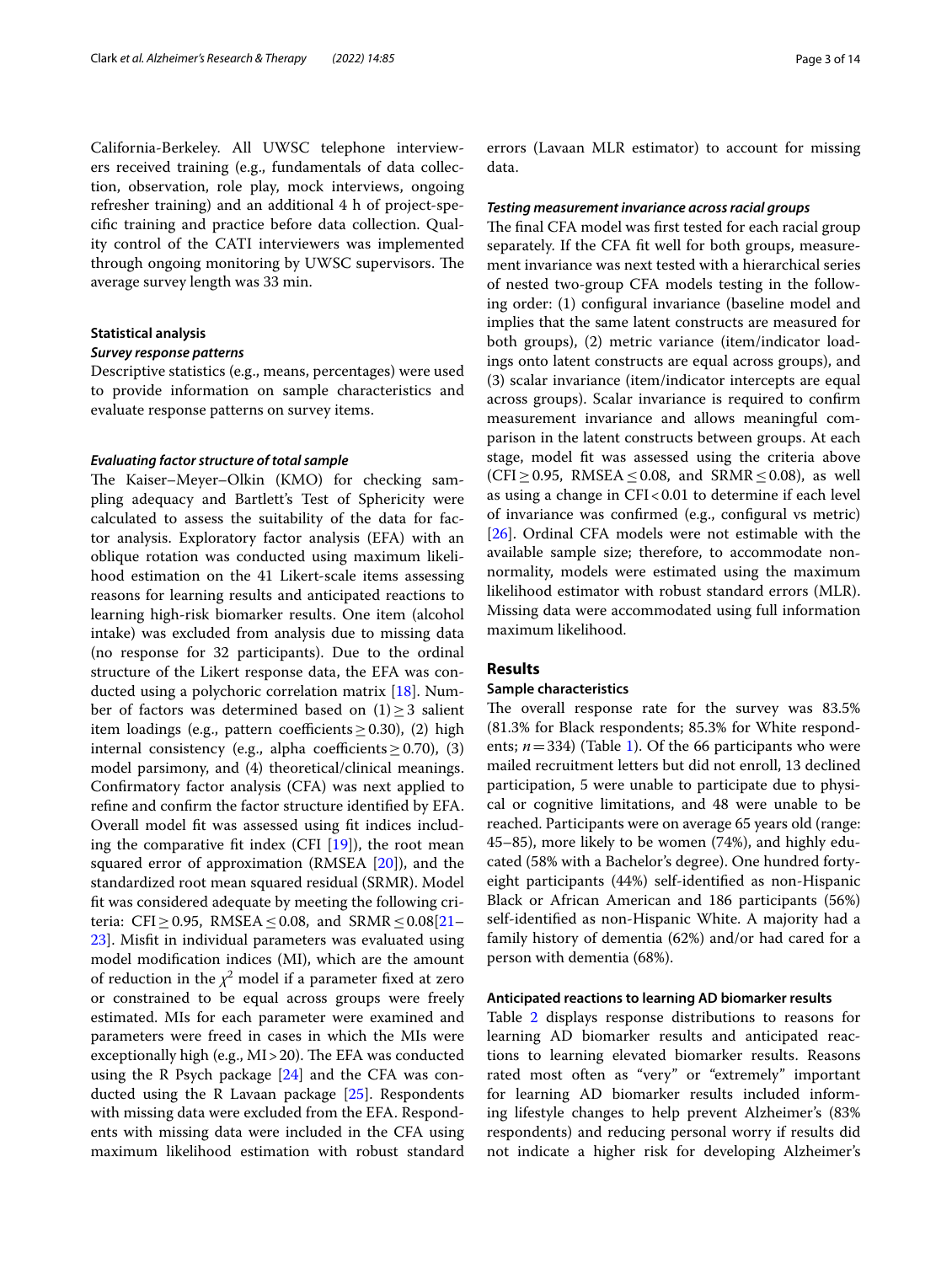### <span id="page-3-0"></span>**Table 1** Sample characteristics (*N*=334)

| <b>Characteristic<sup>a</sup></b>             |                   |
|-----------------------------------------------|-------------------|
| Age (mean, SD)                                | 64.8(7.7)         |
| Gender (n, %)                                 |                   |
| Women                                         | 248 (74%)         |
| Men                                           | 86 (26%)          |
| Education (n, %)                              |                   |
| $\geq$ Bachelor's degree                      | 195 (58%)         |
| < Bachelor's degree                           | 139 (42%)         |
| Race $(n, %)$                                 |                   |
| Black or African American                     | 148 (44%)         |
| White                                         | 186 (56%)         |
| Recruitment source (n, %)                     |                   |
| Wisconsin ADRC                                | 167 (50%)         |
| <b>WRAP</b>                                   | 167 (50%)         |
| Family history of dementia (n, %)             |                   |
| Positive                                      | 208 (62%)         |
| Negative                                      | 125 (37%)         |
| Dementia caregiver (ever) (n, %) <sup>b</sup> |                   |
| Yes                                           | 228 (68%)         |
| No                                            | 86 (26%)          |
| Research attitudes (RAQ-7), (mean, SD; range) | 29.9 (3.5; 20-35) |
| Perceived discrimination, (mean, SD; range)   | $16.5(6.4; 7-37)$ |

<sup>a</sup> All characteristics were based on self-report; <sup>b</sup>Data missing for  $n = 20$  (6%) participants

(80% respondents). If biomarker results were high (i.e., indicating higher risk for AD dementia), about 40% of respondents would feel "very" or "extremely" upset, sad, anxious or nervous, a loss of personal control, and would likely seek mental health services. Twenty-two to 25% expressed concerns about the possibility their doctor, family, friends, or co-workers would act diferently toward them. However, 79% indicated they would be likely to tell a loved one their results and 91% felt their family would be supportive. Few participants indicated they would have problems enjoying life because of their results (17%), feel bad about themselves or that they are a failure (5%), or have thoughts they would be better of dead or consider hurting themselves (4%). Approximately 80% responded they would be likely to make changes to diet or exercise, and engage stress reduction activities or mental/cognitive activities if they learned their biomarker results were high.

### **EFA and CFA for the total sample**

The Kaiser, Meyer, Olkin  $(KMO=0.88)$  measure of sampling adequacy and Bartlett's test of sphericity (*χ*2 (820)=6117.87, *p*<0.001) suggested data were appropriate for factor analysis. Twenty-eight participants had missing data for at least one item; this resulted in a total

of *n*=306 complete observations included in the EFA. Initial EFA suggested model structures between 2 and 7 factors. 12 items were removed due to cross-loading onto multiple factors or not loading onto any factors. Subsequent EFA on 28 items resulted in a fve-factor structure which met criteria including all indicators loading uniquely onto factors (e.g., no cross-loading, ranged from 0.43 to 0.95), each factor was internally reliable (e.g., Cronbach's alpha ranged from 0.71 to 0.91), and the resulting factor structure was theoretically/clinically meaningful (Table [3](#page-6-0)). However, the subsequent CFA conducted on the full sample (*n*=334) indicated inadequate model fit  $(CFI = 0.91; RMSEA = 0.06; SRMR = 0.07)$ . Additionally, the correlation pattern (Table [4\)](#page-7-0) between two of the factors and the other three factors suggested these factors comprise two distinct models: (1) Behavior Changes model (2 factors: planning [8 items], dementia risk-reduction [6 items]) and (2) Psychological Impact model (3 factors: distress [8 items], stigma [3 items], cognitive symptoms [3 items]). Therefore, subsequently, separate CFAs were conducted for the Behavior Changes and the Psychological Impact models. CFA results for both scales are presented in Table [5](#page-8-0). For the Behavior Changes model, following high modifcation indices, 2 items ("to be able to participate in clinical trials attempting to lower brain marker results" and "to inform lifestyle changes you might make that might help prevent Alzheimer's") were allowed to load on both planning and dementia riskreduction factors. Further, correlated errors were permitted between items regarding likelihood to make changes to diet and exercise, as well as between items regarding likelihood to make changes to medications and vitamins/ herbal supplements. Using this modifed model, the fnal two-factor model for the Behavior Change CFA demonstrated good model fit indices and loadings ( $CFI = 0.97$ ,  $RMSEA = 0.05$ ,  $SRMR = 0.04$ ). For the Psychological Impact model, following high modifcation indices, correlated errors were permitted between two items about feelings of uncertainty (e.g., uncertain about the meaning of results for self and family), between two items about feeling sad or upset, between two items about feeling upset and anxious/nervous, and between two items about feeling anxious/nervous and frustrated. Using this modifed model, the fnal three-factor model for the Psychological Impact CFA demonstrated good model ft indices and loadings (CFI=0.97, RMSEA=0.05, SRMR=0.05). The final 28-item scale is included in Table [6](#page-9-0).

### **Measurement invariance testing across racial groups**

As shown in Table [5,](#page-8-0) the two-factor Behavioral Change model and three-factor Psychological Impact model confrmed in the total sample ft well when tested separately for Black and White participants. Confgural, metric, and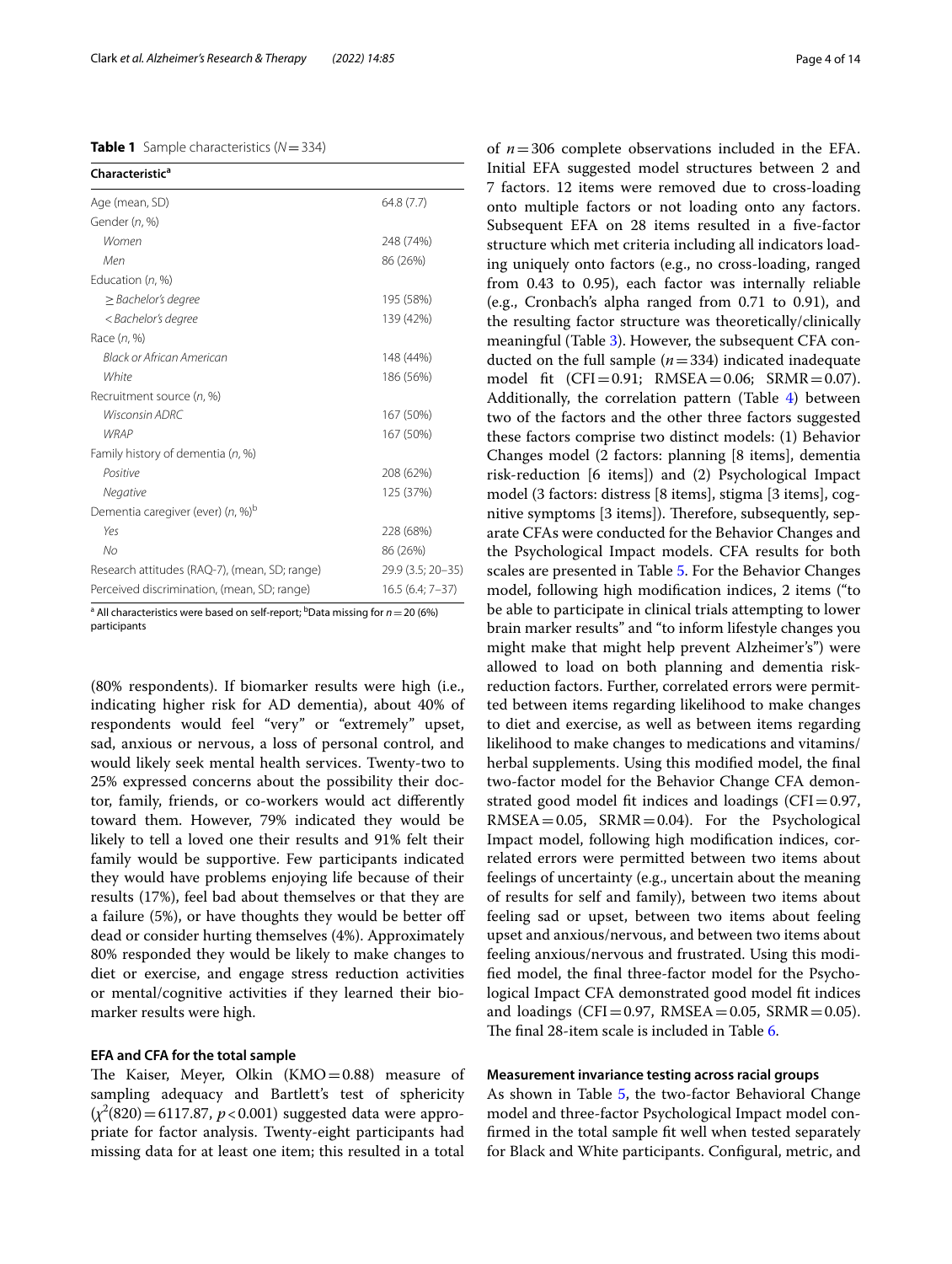### <span id="page-4-0"></span>**Table 2** Anticipated reactions to AD biomarker disclosure

| Item                                                                                                                                                                                                         | Not at all [1]<br>N(% | A little [2]<br>N(% | Somewhat [3]<br>N(% | Very [4]<br>N(% | Extremely [5]<br>N(%  | Mean (SD) |
|--------------------------------------------------------------------------------------------------------------------------------------------------------------------------------------------------------------|-----------------------|---------------------|---------------------|-----------------|-----------------------|-----------|
| Prompt: I'm going to tell you some reasons why someone might want to learn their brain marker results. Please rate how important each of these are to you,<br>as a reason to learn your brain marker results |                       |                     |                     |                 |                       |           |
| To know more about your risk of developing<br>Alzheimer's                                                                                                                                                    | 18(5.4)               | 27(8.2)             | 55 (16.6)           | 91(27.5)        | 140 (42.3)            | 3.93(1.2) |
| To inform lifestyle changes you might make, such as<br>diet or exercise that might help prevent Alzheimer's                                                                                                  | 9(2.7)                | 10(3.0)             | 38 (11.4)           | 105(31.4)       | 172 (51.5)            | 4.26(1.0) |
| To put your mind at ease if you found out your brain<br>marker results did not indicate a higher risk for<br>developing Alzheimer's                                                                          | 15(4.5)               | 11(3.3)             | 41 (12.3)           |                 | 115 (34.4) 152 (45.5) | 4.13(1.0) |
| To be able to participate in clinical trials attempting to<br>lower brain marker results                                                                                                                     | 13(3.9)               | 16(4.8)             | 68 (20.5)           |                 | 126 (38.0) 109 (32.8) | 3.91(1.0) |
| To arrange your personal affairs, such as insurance, your<br>will, or your finances                                                                                                                          | 32(9.6)               | 21(6.3)             | 69 (20.7)           | 94(28.1)        | 118(35.3)             | 3.73(1.3) |
| To confirm the feeling that you might already be<br>developing symptoms of Alzheimer's                                                                                                                       | 28 (8.4)              | 24(7.2)             | 61(18.3)            |                 | 105 (31.5) 115 (34.5) | 3.77(1.2) |
| To prepare your family for your possible illness in the<br>future                                                                                                                                            | 18(5.4)               | 16(4.8)             | 54 (16.2)           |                 | 108 (32.3) 138 (41.3) | 3.99(1.1) |
| A desire to start doing things sooner than you had<br>planned                                                                                                                                                | 24(7.2)               | 21(6.3)             | 65 (19.5)           |                 | 121 (36.2) 103 (30.8) | 3.77(1.2) |
| Prompt: I want you to imagine that you participated in a study and were told that your brain marker results were high. While these results do not pecessarily                                                |                       |                     |                     |                 |                       |           |

Prompt: *I want you to imagine that you participated in a study and were told that your brain marker results were high. While these results do not necessarily mean you will develop Alzheimer's, it means you have a higher risk of developing Alzheimer's. If you learned that your brain marker results were high and you were at higher risk of developing Alzheimer's…*

| How upset would you feel about your results?                                                                                                         | 25(7.5)    | 50(15)    | 125 (37.5) | 82 (24.6)            | 51(15.3)   | 3.25(1.1) |
|------------------------------------------------------------------------------------------------------------------------------------------------------|------------|-----------|------------|----------------------|------------|-----------|
| How sad would you feel about your results?                                                                                                           | 12(3.6)    | 50(15)    | 125 (37.5) | 87(26.1)             | 59 (17.7)  | 3.39(1.1) |
| How anxious or nervous would you feel about your<br>results?                                                                                         | 28 (8.4)   | 49 (14.7) | 126 (37.8) | 88 (26.4)            | 42 (12.6)  | 3.20(1.1) |
| How relieved would you feel about your results?                                                                                                      | 96(29.1)   | 43 (13.0) | 83 (25.2)  | 72 (21.8)            | 36 (10.9)  | 2.72(1.4) |
| How happy would you feel about your results?                                                                                                         | 202 (61.2) | 27(8.2)   | 47 (14.2)  | 30(9.1)              | 24(7.3)    | 1.93(1.3) |
| How worried would you be about your risk of developing<br>Alzheimer's?                                                                               | 18(5.4)    | 49 (14.7) | 120 (35.9) | 94 (28.1)            | 53 (15.9)  | 3.34(1.1) |
| How uncertain would you be about what your results<br>mean about your risk of developing Alzheimer's?                                                | 31(9.3)    | 49 (14.8) | 156 (47.0) | 76 (22.9)            | 20(6.0)    | 3.02(1.0) |
| How uncertain would you be about what your results<br>mean for your children or family's risk of Alzheimer's?                                        | 31(9.3)    | 34 (10.2) | 105 (31.6) | 108 (32.5) 54 (16.3) |            | 3.36(1.2) |
| How frustrated would you feel about there being no<br>definite Alzheimer's prevention quidelines for you?                                            | 40 (12.0)  | 56 (16.8) | 90(27.0)   | 89 (26.7)            | 58 (17.4)  | 3.21(1.3) |
| How hopeless would you feel about the future?                                                                                                        | 89 (26.6)  | 73 (21.9) | 112(33.5)  | 39 (11.7)            | 21(6.3)    | 2.49(1.2) |
| How concerned would you feel about how your results<br>might affect your insurance status?                                                           | 81(24.3)   | 29 (8.7)  | 92(27.7)   | 79 (23.8)            | 51(15.4)   | 2.97(1.4) |
| How concerned would you feel about the possibility<br>that your doctor might learn the results and treat you<br>differently?                         | 145 (43.5) | 49 (14.7) | 65 (19.5)  | 46 (13.8)            | 28(8.4)    | 2.29(1.4) |
| How concerned would you be that if others, such as<br>family, friends, or co-workers, learned the results, they<br>would act differently toward you? | 87 (26.0)  | 57(17.1)  | 107 (32.0) | 55 (16.5)            | 28 (8.4)   | 2.64(1.3) |
| How likely would you be to tell a loved one your<br>results?                                                                                         | 11(3.3)    | 16(4.8)   | 44 (13.2)  | 130 (38.9)           | 133 (39.8) | 4.07(1.0) |
| How difficult would it be to talk about your results with<br>family members?                                                                         | 142 (42.6) | 57(17.1)  | 80 (24.0)  | 44 (13.2)            | 10(3.0)    | 2.17(1.2) |
| How supportive do you feel that your family would be?                                                                                                | 2(0.6)     | 4(1.2)    | 23(6.9)    | 138(41.6)            | 165 (49.7) | 4.39(0.7) |
| How likely is it that you would feel a loss of personal<br>control?                                                                                  | 38 (11.4)  | 49 (14.8) | 117(35.2)  | 80 (24.1)            | 48 (14.5)  | 3.15(1.2) |
| How likely is it that you would have problems enjoying<br>life because of your results?                                                              | 104(31.1)  | 77(23.1)  | 96 (28.8)  | 38 (11.4)            | 18(5.4)    | 2.37(1.2) |
| How likely is it that you would regret getting your<br>results?                                                                                      | 169 (50.8) | 54 (16.2) | 66 (19.8)  | 34 (10.2)            | 10(3.0)    | 1.98(1.2) |
|                                                                                                                                                      |            |           |            |                      |            |           |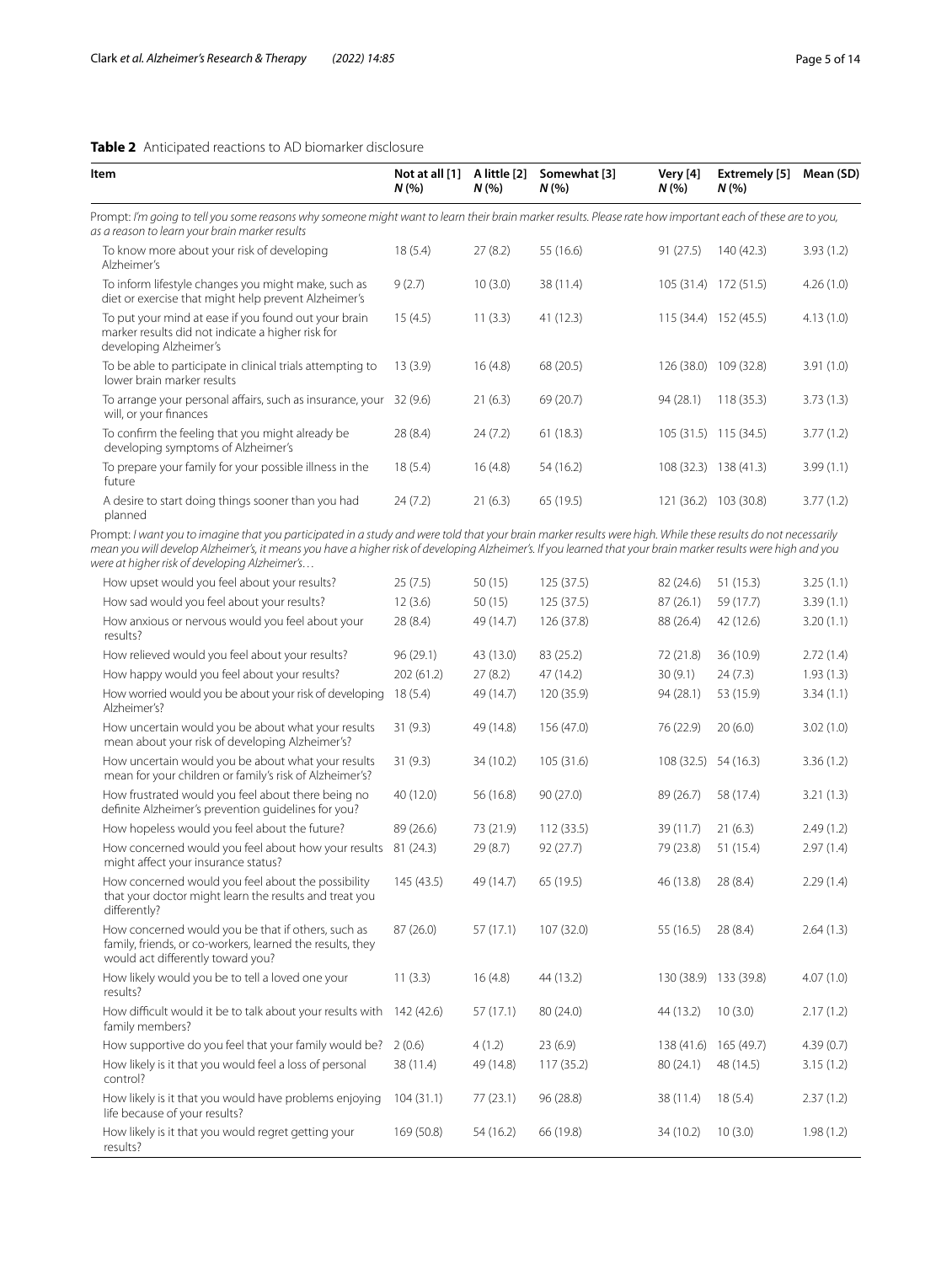### **Table 2** (continued)

| <b>Item</b>                                                                                                                            | Not at all [1]<br>N(% | A little [2]<br>N(% | Somewhat [3]<br>N(% | Very [4]<br>N(%      | <b>Extremely</b> [5]<br>N(% | Mean (SD) |
|----------------------------------------------------------------------------------------------------------------------------------------|-----------------------|---------------------|---------------------|----------------------|-----------------------------|-----------|
| How likely is it that you would feel bad about yourself,<br>or that you are a failure or have let yourself or your<br>family down?     | 242 (72.9)            | 52 (15.7)           | 21(6.3)             | 9(2.7)               | 8(2.4)                      | 1.46(0.9) |
| How likely is it that you would have thoughts that you<br>would be better off dead or consider hurting yourself<br>in some way?        | 272 (82.2)            | 30(9.1)             | 17(5.1)             | 5(1.5)               | 7(2.1)                      | 1.32(0.8) |
| How likely is it that you would seek mental health<br>services?                                                                        | 56 (16.9)             | 53 (16.0)           | 84 (25.3)           | 84 (25.3)            | 55 (16.6)                   | 3.09(1.3) |
| How likely is it that you would have more trouble<br>concentrating on things, such as reading the newspaper<br>or watching television? | 124(37.5)             | 66 (19.9)           | 96 (29.0)           | 30(9.1)              | 15(4.5)                     | 2.23(1.2) |
| How likely is it that you would have more trouble<br>remembering things, such as recent conversations or<br>events?                    | 116(35.2)             | 61(18.5)            | 91(27.2)            | 41 (12.4)            | 21(6.4)                     | 2.36(1.3) |
| How likely is it that you would be less confident about<br>your ability to carry out daily activities?                                 | 99 (29.6)             | 71(21.3)            | 120 (35.9)          | 30(9.0)              | 14(4.2)                     | 2.37(1.1) |
| How likely is it that you would view the length of time<br>you have to live differently?                                               | 56 (16.8)             | 33 (9.9)            | 89 (26.7)           | 97 (29.1)            | 58 (17.4)                   | 3.20(1.3) |
| How likely would you be to make changes to your<br>diet?                                                                               | 12(3.6)               | 13(3.9)             | 43 (12.9)           | 12 (38.0)            | 139 (41.6)                  | 4.10(1.0) |
| How likely would you be to exercise or do more physical 15 (4.5)<br>activity?                                                          |                       | 19(5.8)             | 36 (10.9)           |                      | 130 (39.4) 130 (39.4)       | 4.03(1.1) |
| How likely would you be to make changes to your<br>medications?                                                                        | 38 (11.6)             | 18(5.5)             | 67(20.4)            |                      | 105 (31.9) 101 (30.7)       | 3.65(1.3) |
| How likely would you be to make changes to or start<br>taking vitamins or herbal supplements?                                          | 41 (12.3)             | 17(5.1)             | 60 (18.0)           | 117 (35.1) 98 (29.4) |                             | 3.64(1.3) |
| How likely would you be to engage in activities to<br>reduce stress?                                                                   | 14(4.2)               | 17(5.1)             | 40 (12.0)           |                      | 147 (44.0) 116 (34.7)       | 4.00(1.0) |
| How likely would you be to engage in mental or cognitive 13 (3.9)<br>activities such as crossword puzzles or Sudoku?                   |                       | 14(4.2)             | 35(10.5)            |                      | 147 (44.0) 125 (37.4)       | 4.07(1.0) |
| How likely would you be to reduce or eliminate alcohol 34 (11.3)<br>intake?                                                            |                       | 13(4.3)             | 49 (16.2)           |                      | 102 (33.8) 104 (34.4)       | 3.76(1.3) |

*Footnote:* Although the response is an ordinal scale, the level indicated by each response category can be considered approximately as an interval scale

scalar invariance were next tested using the two-group CFAs and supported by good model ft indices and minimal change in CFI (see Table [7](#page-11-0)).

### **Discussion**

As AD clinical trials continue to recruit at-risk middleaged and older adults, it will become increasingly common for adults without symptoms to learn they have AD pathologic brain changes or preclinical AD. We need tools to identify factors associated with willingness to enroll in biomarker research to support clinical trial enrollment. Ideally, tools should assess a range of outcomes associated with learning AD biomarker results. We developed and administered a telephone survey to 334 middle-aged and older research participants to assess their willingness to learn AD biomarker results and anticipated reactions to learning results. Exploratory and confrmatory factor analysis revealed an underlying factor structure comprising anticipated outcomes of behavior change and psychological impact following disclosure of positive AD biomarker results.

The items included in the Behavior Change scale comprised two factors assessing (1) planning and (2) risk-reduction. The *planning* factor items were adapted from an existing scale originally administered in the REVEAL *APOE* disclosure study. In the REVEAL study of 206 adult children of people with AD, the best predictor of pursuing testing was a strong endorsement of the need to prepare family members should the participant develop AD dementia [\[14\]](#page-12-13). A separate study using this scale in a sample of at-risk adults enrolled in the Alzheimer's Prevention Registry found the most common reasons for wanting to learn results were to participate in AD research, arrange personal afairs, and move plans closer in the future [[6](#page-12-5)]. In our sample, the two most commonly endorsed reasons for learning AD biomarker results included to (1) inform lifestyle changes such as diet or exercise that might help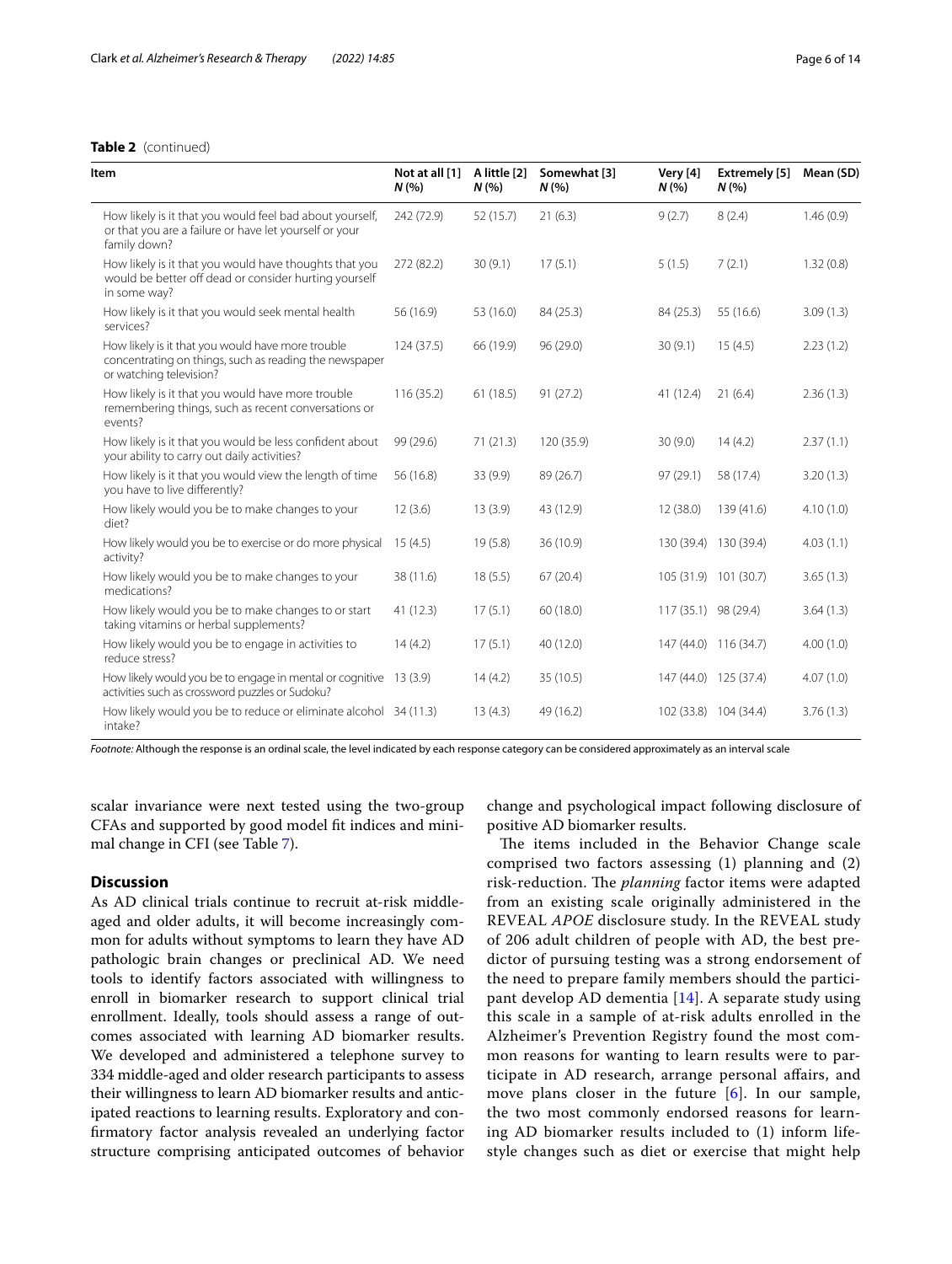### <span id="page-6-0"></span>**Table 3** Exploratory Factor Analysis (EFA) 5 Factor Model Results

|                                                                                                                                                   | Loading | Alpha |
|---------------------------------------------------------------------------------------------------------------------------------------------------|---------|-------|
| Preparatory/planning behavior                                                                                                                     |         | .91   |
| To know more about your risk of developing Alzheimer's                                                                                            | 0.78    |       |
| To inform lifestyle changes you might make, such as diet or exercise, that might help prevent Alzheimer's                                         | 0.63    |       |
| To put your mind at ease if you found out your brain marker results did not indicate a higher risk for developing Alzheimer's                     | 0.67    |       |
| To be able to participate in clinical trials attempting to lower brain marker results                                                             | 0.62    |       |
| To arrange your personal affairs, such as insurance, your will, or your finances                                                                  | 0.80    |       |
| To confirm the feeling that you might already be developing symptoms of Alzheimer's                                                               | 0.92    |       |
| To prepare your family for your possible illness in the future                                                                                    | 0.92    |       |
| A desire to start doing things sooner than you had planned                                                                                        | 0.82    |       |
| <b>Psychological distress</b>                                                                                                                     |         | .90   |
| How upset would you feel about your results?                                                                                                      | 0.90    |       |
| How sad would you feel about your results?                                                                                                        | 0.88    |       |
| How anxious or nervous would you feel about your results?                                                                                         | 0.82    |       |
| How worried would you be about your risk of developing Alzheimer's?                                                                               | 0.82    |       |
| How uncertain would you be about what your results mean about your risk of developing Alzheimer's?                                                | 0.61    |       |
| How uncertain would you be about what your results mean for your children or family's risk of Alzheimer's?                                        | 0.43    |       |
| How frustrated would you feel about there being no definite Alzheimer's prevention guidelines for you?                                            | 0.65    |       |
| How hopeless would you feel about the future?                                                                                                     | 0.61    |       |
| Dementia risk-reducing behavior                                                                                                                   |         | .87   |
| How likely would you be to make changes to your diet?                                                                                             | 0.92    |       |
| How likely would you be to exercise or do more physical activity?                                                                                 | 0.90    |       |
| How likely would you be to make changes to your medications?                                                                                      | 0.66    |       |
| How likely would you be to make changes to or start taking vitamins or herbal supplements?                                                        | 0.70    |       |
| How likely would you be to engage in activities to reduce stress?                                                                                 | 0.79    |       |
| How likely would you be to engage in mental or cognitive activities such as crossword puzzles or Sudoku?                                          | 0.56    |       |
| Subjective cognitive decline                                                                                                                      |         | .86   |
| Have more trouble concentrating on things, such as reading the newspaper or watching television?                                                  | 0.73    |       |
| Have more trouble remembering things, such as recent conversations or events?                                                                     | 0.95    |       |
| Be less confident about your ability to carry out daily activities?                                                                               | 0.85    |       |
| <b>Stigma</b>                                                                                                                                     |         | .71   |
| How concerned would you feel about how your results might affect your insurance status?                                                           | 0.54    |       |
| How concerned would you feel about the possibility that your doctor might learn the results and treat you differently?                            | 0.80    |       |
| How concerned would you be that if others, such as family, friends, or co-workers, learned the results, they would act differently<br>toward you? | 0.55    |       |
| <b>Model fit indices</b>                                                                                                                          |         |       |
| <b>CFI</b>                                                                                                                                        | .91     |       |
| <b>RMSEA</b>                                                                                                                                      | .06     |       |
| <b>SRMR</b>                                                                                                                                       | .07     |       |

Cutofs for model ft indices: CFI≥0.95, RMSEA≤0.06, SRMR≤0.08

prevent AD and (2) put mind at ease if found out results did not indicate a higher risk for developing AD. The risk-reduction factor included six items assessing respondents' likelihood of changing lifestyle behaviors to reduce dementia risk after learning a positive AD biomarker result. A majority of participants endorsed a high likelihood of making various lifestyle changes if they learned their biomarker results were positive. These results are important because they suggest that

despite no currently available preclinical AD treatment, people report anticipated personal utility in learning biomarker results. Specifcally, these results demonstrate that people want to proactively reduce their risk for dementia. Disclosure of an elevated/positive AD biomarker result in particular may be useful in informing and potentially motivating people to address modifable risk factors for dementia. Going forward, high scores on the planning or risk-reduction factors may be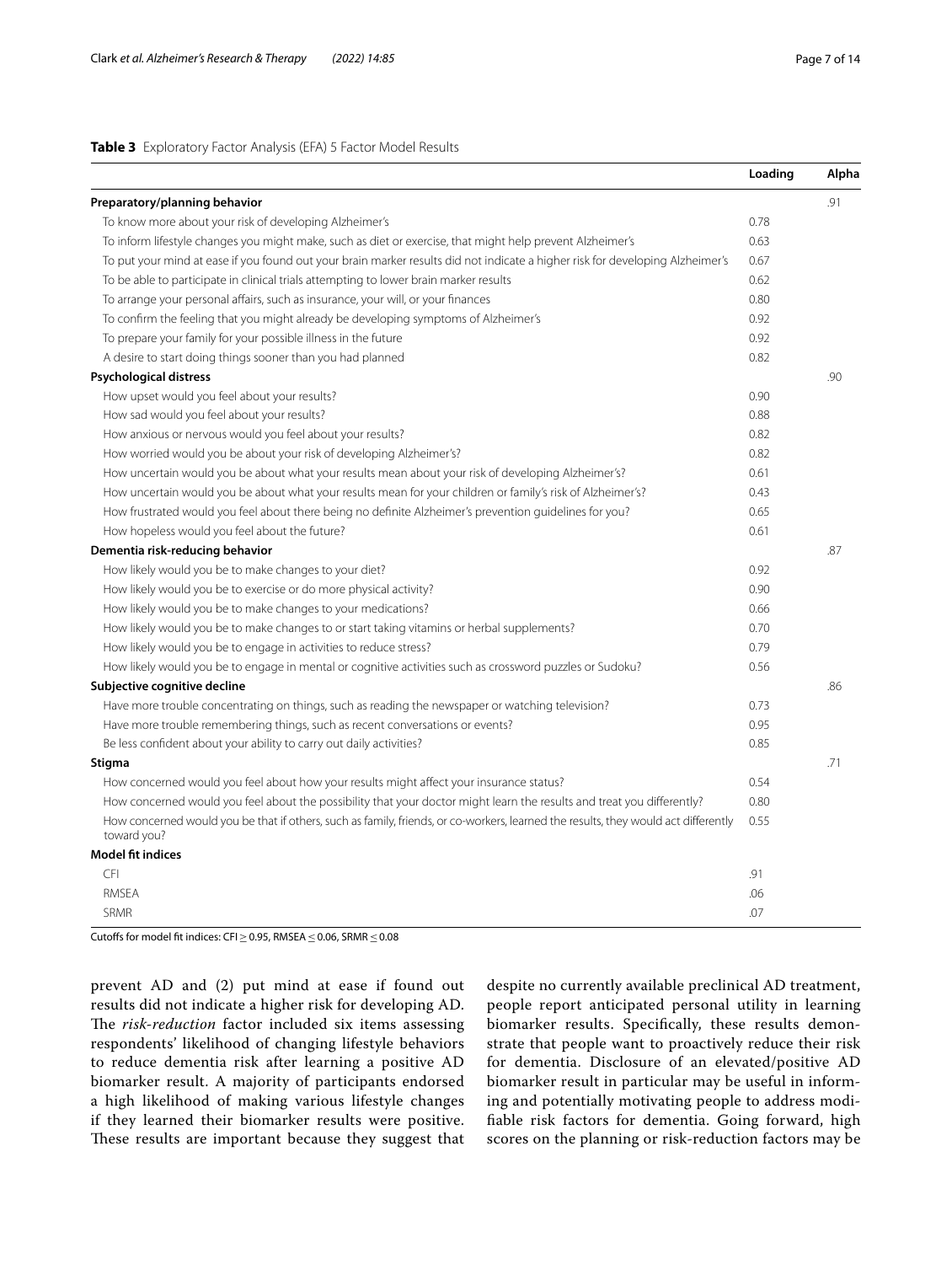|                            | Factor: planning | Factor: risk-<br>reduction | <b>Factor: distress</b> | <b>Factor: cognitive</b><br>symptoms | Factor: stigma |
|----------------------------|------------------|----------------------------|-------------------------|--------------------------------------|----------------|
| Factor: planning           |                  | 0.40                       | 0.09                    | 0.20                                 | 0.11           |
| Factor: risk-reduction     | 0.40             |                            | 0.19                    | 0.13                                 | 0.10           |
| Factor: distress           | 0.09             | 0.19                       |                         | 0.37                                 | 0.35           |
| Factor: cognitive symptoms | 0.20             | 0.13                       | 0.37                    |                                      | 0.29           |
| Factor: stigma             | 0.11             | 0.10                       | 0.35                    | 0.29                                 |                |

### <span id="page-7-0"></span>**Table 4** Exploratory Factor Analysis – correlations among factors

Inter-factor correlations demonstrate correlations between planning and risk-reduction factors (*r*=0.40), and correlations among distress, cognitive symptoms, and sigma factors ( $r$  = 0.29-0.37)

used to anticipate potential behavior changes to reduce dementia risk after learning high-risk results.

The items included in the Psychological Impact scale comprised three factors assessing (1) distress, (2) stigma, and (3) cognitive symptoms. Studies conducting AD biomarker disclosure have found a transient increase in test-related distress following results disclosure [\[27](#page-13-8), [28\]](#page-13-9). However, these initial elevations in distress appear to remit over time, suggesting disclosure does not likely lead to long-term psychological symptoms. The *cognitive symptoms* factor included items assessing potential increased difficulties with concentration, memory, or confdence in carrying out daily activities. Increased subjective memory complaints and poorer objective cognitive performance have been shown in cognitively unimpaired adults after learning their genetic risk for AD (*APOE* ε4 carrier result)[[29\]](#page-13-10). More recent studies suggest increased subjective memory symptoms upon learning of a positive amyloid PET scan result [[4](#page-12-3)]. The *stigma* factor included items assessing concern about how learning AD biomarker results might afect insurance status or treatment from doctors or family, friends, and co-workers. Emerging evidence suggests that stigma associated with dementia may also be experienced by those not yet diagnosed including social isolation, discrimination, and internalized distress [\[3](#page-12-2)]. High scores on the psychological impact scale may suggest a higher risk of psychological symptoms following disclosure and need for additional supports. Overall, participant education about the transient nature of psychological distress and additional provision of support to mitigate the psychological impact of learning high-risk results may be benefcial in development of disclosure protocols.

We focused our recruitment efforts to ensure representation of adults who identifed as Black or African American in our study as AD research is signifcantly limited by its use of predominantly White samples [\[30](#page-13-11)]. Understanding racial diferences in willingness to enroll in AD biomarker studies and potential reactions to learning high-risk results can support development of

culturally-informed AD biomarker disclosure practices. In tests of measurement invariance, the factor structure above was confrmed across race at the scalar invariance level, which allows for meaningful comparisons of latent factor means, variances, and correlations across racial groups. This is important to ensure similar interpretation of the meaning of the results of this scale across Black and White participants in our study. In examining willingness to enroll in biomarker studies, we previously reported that Black participants were less willing than White participants, but that willingness increased if results were shared back to participants  $[31]$  $[31]$  $[31]$ . This result suggests that learning results is particularly important to the Black participants in our cohorts, an example of the growing literature on the importance of building transparency and trust with marginalized populations [\[32](#page-13-13)]. Although there are additional studies on factors that infuence clinical research enrollment in Black participants [\[33–](#page-13-14)[36\]](#page-13-15), there is a lack of published data on hypothetical or actual reactions to learning AD biomarker results in Black participants. Our next steps include to evaluate relationships among contextual factors assessed in this survey (e.g., research attitudes, perceived discrimination, concern about and experience with AD) with anticipated reactions to learning biomarker results.

Important limitations to the current study should be considered. The survey was administered to a convenience sample of adults already enrolled in AD research, and at higher than average risk for ADRD. Although this population is relevant as these individuals are likely to be targeted for early-stage clinical trials, this means our results likely do not readily generalize to the general population. In addition to being more familiar with and at risk for AD, these participants were highly educated. Interest in and anticipated reactions to learning biomarker results may be diferent in less educated populations in which more misunderstanding about biomarker testing and results may occur. Future studies could use a population-based approach or otherwise involve the general population to better understand reactions of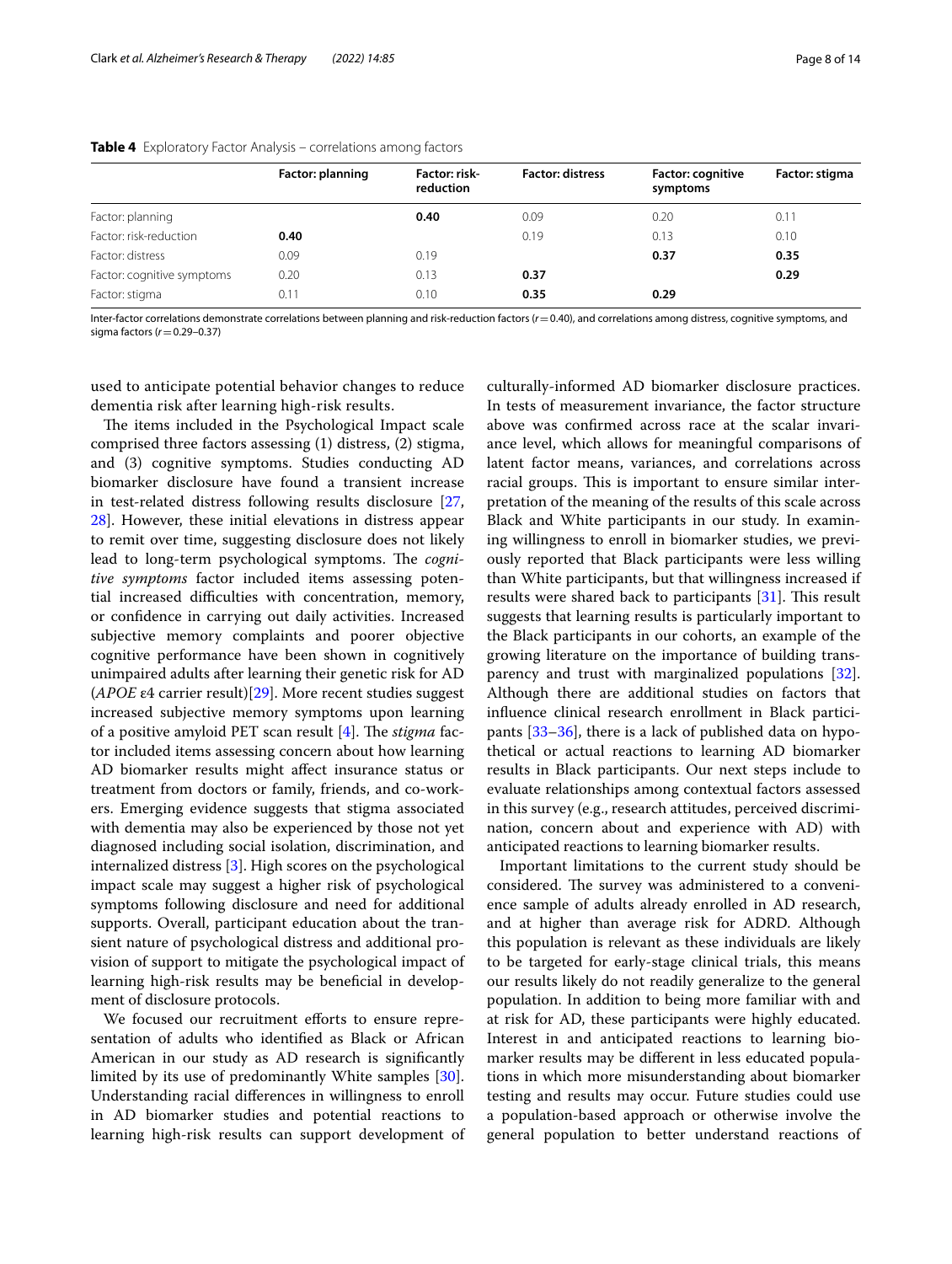### <span id="page-8-0"></span>**Table 5** Standardized factor loadings and model fit indices for confirmatory factor analysis final models

|                                                                                                                          | <b>Total sample</b><br>$(n=334)$ | <b>Black or African</b><br>American ( $n = 148$ ) | White $(n=184)$ |
|--------------------------------------------------------------------------------------------------------------------------|----------------------------------|---------------------------------------------------|-----------------|
| Behavior change model                                                                                                    |                                  |                                                   |                 |
| Dementia risk-reduction factor                                                                                           |                                  |                                                   |                 |
| Inform lifestyle changes that might help prevent Alzheimer's <sup>a</sup>                                                | 0.34                             | 0.21                                              | 0.43            |
| Participate in clinical trials to lower brain marker results <sup>a</sup>                                                | 0.22                             | 0.11                                              | 0.30            |
| Changes to diet                                                                                                          | 0.72                             | 0.62                                              | 0.80            |
| Do more physical activity/exercise                                                                                       | 0.77                             | 0.78                                              | 0.77            |
| Changes to medications                                                                                                   | 0.63                             | 0.60                                              | 0.62            |
| Changes to vitamins or herbal supplements                                                                                | 0.68                             | 0.55                                              | 0.71            |
| Engage in activities to reduce stress                                                                                    | 0.85                             | 0.85                                              | 0.83            |
| Engage in mental or cognitive activities                                                                                 | 0.59                             | 0.60                                              | 0.59            |
| Planning factor <sup>b</sup>                                                                                             |                                  |                                                   |                 |
| Know more about risk of developing Alzheimer's                                                                           | 0.71                             | 0.75                                              | 0.68            |
| Inform lifestyle changes that might help prevent Alzheimer's <sup>a</sup>                                                | 0.51                             | 0.64                                              | 0.47            |
| Put mind at ease if you found out your brain marker results did not indicate a higher risk<br>for developing Alzheimer's | 0.67                             | 0.65                                              | 0.69            |
| Participate in clinical trials to lower brain marker results <sup>a</sup>                                                | 0.54                             | 0.67                                              | 0.46            |
| Arrange personal affairs, such as insurance, will, or finances                                                           | 0.75                             | 0.73                                              | 0.75            |
| Confirm feeling already developing symptoms of Alzheimer's                                                               | 0.85                             | 0.81                                              | 0.86            |
| To prepare family for possible illness in the future                                                                     | 0.89                             | 0.88                                              | 0.88            |
| Desire to start doing things sooner than had planned                                                                     | 0.84                             | 0.86                                              | 0.81            |
| Model fit <sup>3</sup>                                                                                                   |                                  |                                                   |                 |
| <b>CFI</b>                                                                                                               | .97                              | .98                                               | .96             |
| <b>RMSEA</b>                                                                                                             | .05                              | .05                                               | .06             |
| SRMR                                                                                                                     | .04                              | .04                                               | .06             |
| Psychological impact model                                                                                               |                                  |                                                   |                 |
| <b>Distress</b>                                                                                                          |                                  |                                                   |                 |
| Upset                                                                                                                    | 0.72                             | 0.68                                              | 0.75            |
| Sad                                                                                                                      | 0.83                             | 0.82                                              | 0.84            |
| Anxious/nervous                                                                                                          | 0.80                             | 0.78                                              | 0.82            |
| Worried about your risk of developing Alzheimer's                                                                        | 0.81                             | 0.83                                              | 0.80            |
| Uncertainty (personal risk of developing Alzheimer's)                                                                    | 0.63                             | 0.70                                              | 0.56            |
| Uncertainty (children/family risk of developing Alzheimer's)                                                             | 0.54                             | 0.60                                              | 0.54            |
| Frustrated about lack of Alzheimer's prevention guidelines                                                               | 0.74                             | 0.76                                              | 0.70            |
| Hopeless about the future                                                                                                | 0.74                             | 0.74                                              | 0.74            |
| Subjective cognitive decline                                                                                             |                                  |                                                   |                 |
| Trouble concentrating                                                                                                    | 0.77                             | 0.72                                              | 0.82            |
| Trouble remembering                                                                                                      | 0.88                             | 0.87                                              | 0.88            |
| Less confident about ability to carry out daily activities                                                               | 0.84                             | 0.86                                              | 0.82            |
| Stigma                                                                                                                   |                                  |                                                   |                 |
| Concern about how results might affect insurance status                                                                  | 0.55                             | 0.56                                              | 0.53            |
| Concern doctor might learn results and treat you differently                                                             | 0.65                             | 0.64                                              | 0.67            |
| Concern treated differently by others if learn results (family, friends, co-workers)                                     | 0.80                             | 0.85                                              | 0.73            |
| Model fit <sup>c</sup>                                                                                                   |                                  |                                                   |                 |
| <b>CFI</b>                                                                                                               | .97                              | .94                                               | .98             |
| RMSEA                                                                                                                    | .05                              | .08                                               | .04             |
| SRMR                                                                                                                     | .05                              | .06                                               | .05             |

<sup>a</sup> Items cross-loaded on both factors

<sup>b</sup> Items adapted from "Views and Perceptions of Amyloid Imaging" Questionnaire[[15\]](#page-12-14)

<sup>c</sup> Cutoffs for model fit indices: CFI  $\geq$  0.95, RMSEA  $\leq$  0.08, SRMR  $\leq$  0.08

*Note*: All factor loadings are signifcant at *p*<.001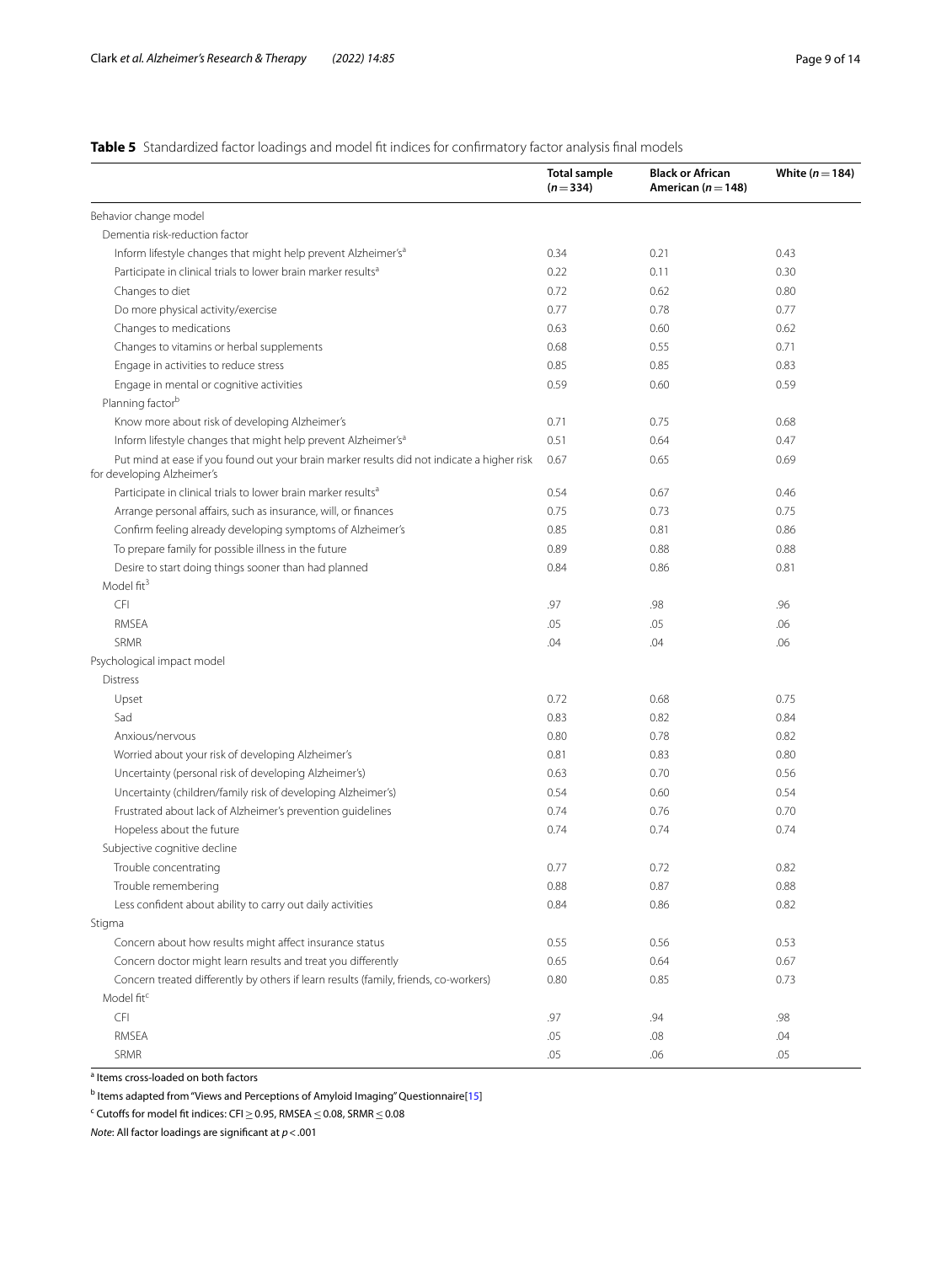### <span id="page-9-0"></span>**Table 6** Anticipated reactions to AD biomarker disclosure scale

| <b>Behavior change</b>                                                                                                                                                                                                                                                                      |                                                                                                |
|---------------------------------------------------------------------------------------------------------------------------------------------------------------------------------------------------------------------------------------------------------------------------------------------|------------------------------------------------------------------------------------------------|
| Prompt: I'm going to tell you some reasons why someone might want to learn their brain marker results. Please rate how important each of these are<br>to you, as a reason to learn your brain marker results<br><b>Planning<sup>a</sup></b>                                                 |                                                                                                |
| 1. To know more about your risk of developing Alzheimer's. How important would this be to you as a reason to learn your brain<br>marker results?                                                                                                                                            | $<$ 1 > Not at all<br><2>A little<br><3>Somewhat<br>$<$ 4 > Very<br>$<$ 5 $>$ Extremely        |
| 2. To inform lifestyle changes you might make, such as diet or exercise, that might help prevent Alzheimer's. How important would<br>this be to you (as a reason to learn your brain marker results)?                                                                                       | $<$ 1 > Not at all<br><2>A little<br>$<$ 3 $>$ Somewhat<br>$<$ 4 > Very<br>$<$ 5 $>$ Extremely |
| 3. To put your mind at ease if you found out your brain marker results did not indicate a higher risk for developing Alzheimer's. How<br>important would this be to you?                                                                                                                    | $<$ 1 > Not at all<br><2>A little<br><3>Somewhat<br>$<$ 4 > Very<br>$<$ 5 $>$ Extremely        |
| 4. To be able to participate in clinical trials attempting to lower brain marker results. How important would this be to you?                                                                                                                                                               | $<$ 1 $>$ Not at all<br><2>A little<br><3>Somewhat<br>$<$ 4 > Very<br>$<$ 5 $>$ Extremely      |
| 5. To arrange your personal affairs, such as insurance, your will, or your finances. How important would this be to you?                                                                                                                                                                    | $<$ 1 > Not at all<br><2>A little<br><3>Somewhat<br>$<$ 4 > Very<br>$<$ 5 $>$ Extremely        |
| 6. To confirm the feeling that you might already be developing symptoms of Alzheimer's. How important would this be to you?                                                                                                                                                                 | $<$ 1 > Not at all<br><2>A little<br><3>Somewhat<br>$<$ 4 > Very<br>$<$ 5 $>$ EXtremely        |
| 7. To prepare your family for your possible illness in the future. How important would this be to you?                                                                                                                                                                                      | $<$ 1 > Not at all<br>$<$ 2 > A little<br><3>Somewhat<br>$<$ 4 > Very<br>$<$ 5 $>$ Extremely   |
| 8.A desire to start doing things sooner than you had planned. How important would this be to you?                                                                                                                                                                                           | $<$ 1 > Not at all<br>$<$ 2 $>$ A little<br><3>Somewhat<br>$<$ 4 > Very<br>$<$ 5 $>$ Extremely |
| Prompt: I want you to imagine that you participated in a study and were told that your brain marker results were high. While these results do not<br>necessarily mean you will develop Alzheimer's, it means you have a higher risk of developing Alzheimer's<br><b>Risk-reduction</b>      |                                                                                                |
| 9.If you learned that your brain marker results were high and you were at higher risk of developing Alzheimer's, how likely would<br>you be to make changes in the following areas specifically to lower your risk of Alzheimer's? How likely would you be to make<br>changes to your diet? | $<$ 1 > Not at all<br><2>A little<br><3>Somewhat<br>$<$ 4 > Very<br>$<$ 5 $>$ Extremely        |
| 10. (If you learned that your brain marker results were high and you were at higher risk of developing Alzheimer's) How likely would<br>you be to exercise or do more physical activity?                                                                                                    | $<$ 1 > Not at all<br>$<$ 2 $>$ A little<br><3>Somewhat<br>$<$ 4 > Very<br>$<$ 5 $>$ Extremely |
| 11. (If you learned that your brain marker results were high and you were at higher risk of developing Alzheimer's) How likely would<br>you be to make changes to your medications?                                                                                                         | $<$ 1 > Not at all<br>$<$ 2 $>$ A little<br><3>Somewhat<br>$<$ 4 > Very<br><5 > Extremely      |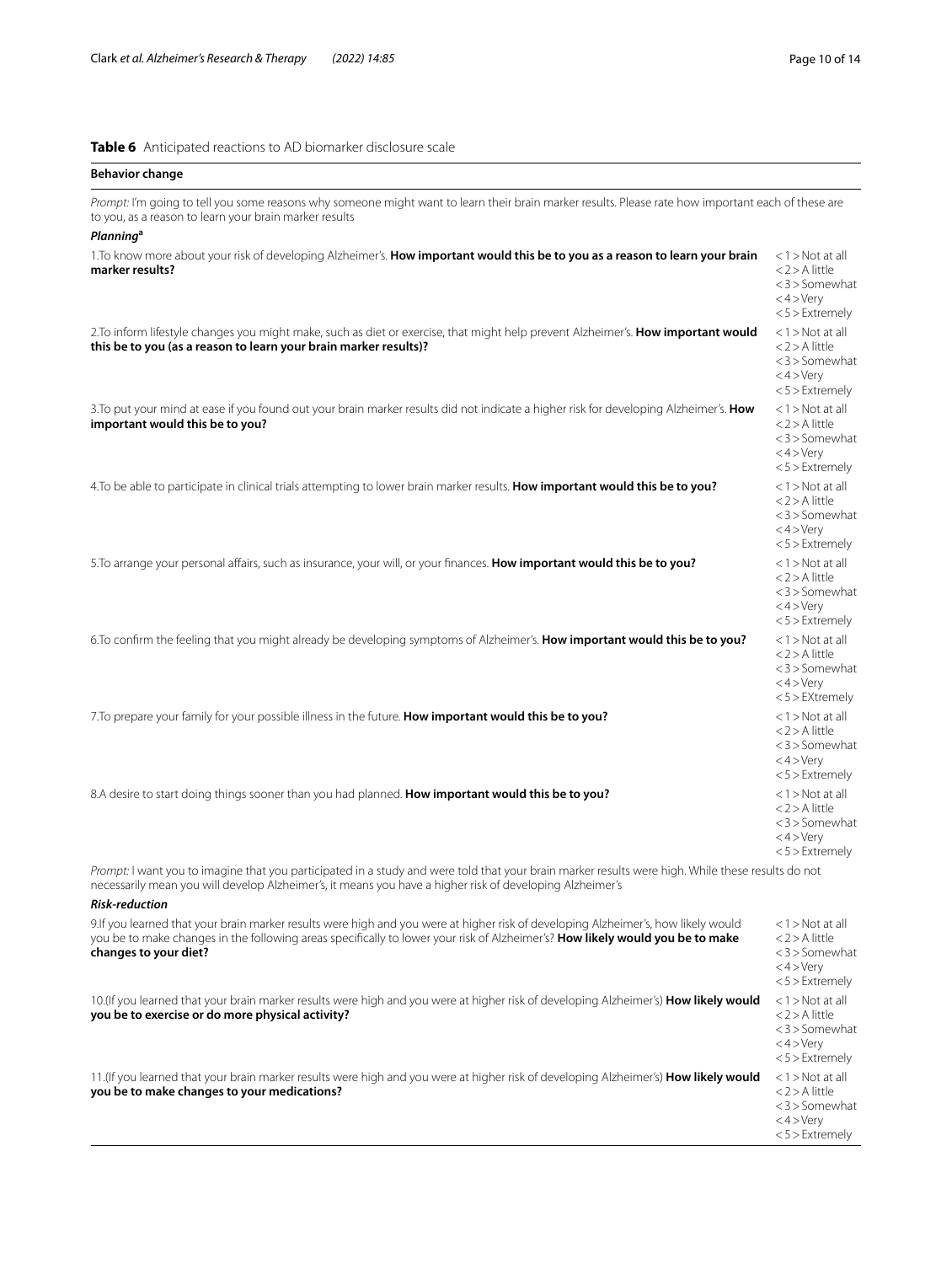### **Table 6** (continued)

| <b>Behavior change</b>                                                                                                                                                                                                            |                                                                                           |
|-----------------------------------------------------------------------------------------------------------------------------------------------------------------------------------------------------------------------------------|-------------------------------------------------------------------------------------------|
| 12. (If you learned that your brain marker results were high and you were at higher risk of developing Alzheimer's) How likely would<br>you be to make changes to or start taking vitamins or herbal supplements?                 | $<$ 1 > Not at all<br><2>A little<br><3>Somewhat<br>$<$ 4 $>$ Very<br>$<$ 5 $>$ Extremely |
| 13. (If you learned that your brain marker results were high and you were at higher risk of developing Alzheimer's) How likely would<br>you be to engage in activities to reduce stress?                                          | $<$ 1 > Not at all<br><2>A little<br><3>Somewhat<br>$<$ 4 > Very<br>$< 5$ > Extremely     |
| 14. (If you learned that your brain marker results were high and you were at higher risk of developing Alzheimer's) How likely would<br>you be to engage in mental or cognitive activities such as crossword puzzles or Sudoku?   | $<$ 1 > Not at all<br><2>A little<br><3>Somewhat<br>$<$ 4 > Very<br>$<$ 5 $>$ Extremely   |
| Psychological impact<br><b>Distress</b>                                                                                                                                                                                           |                                                                                           |
| 15. If you learned that your brain marker results were high and you were at higher risk of developing Alzheimer's how upset would<br>you feel about your results?                                                                 | <1 > Not at all<br><2>A little<br><3>Somewhat<br>$<$ 4 > Very<br>$<$ 5 $>$ Extremely      |
| 16. (If you learned that your brain marker results were high and you were at higher risk of developing Alzheimer's) How sad would<br>you feel about your results?                                                                 | <1 > Not at all<br><2>A little<br><3>Somewhat<br>$<$ 4 $>$ Very<br><5>Extremely           |
| 17. (If you learned that your brain marker results were high and you were at higher risk of developing Alzheimer's) How anxious or<br>nervous would you feel about your results?                                                  | <1 > Not at all<br><2>A little<br><3>Somewhat<br>$<$ 4 $>$ Very<br><5>Extremely           |
| 18.(If you learned that your brain marker results were high and you were at higher risk of developing Alzheimer's) How worried<br>would you be about your risk of developing Alzheimer's?                                         | <1 > Not at all<br><2>A little<br><3>Somewhat<br>$<$ 4 $>$ Very<br><5>Extremely           |
| 19.(If you learned that your brain marker results were high and you were at higher risk of developing Alzheimer's) How uncertain<br>would you be about what your results mean about your risk of developing Alzheimer's?          | <1 > Not at all<br><2>A little<br><3>Somewhat<br>$<$ 4 > Very<br><5>Extremely             |
| 20. (If you learned that your brain marker results were high and you were at higher risk of developing Alzheimer's) How uncertain<br>would you be about what your results mean for your children or family's risk of Alzheimer's? | <1 > Not at all<br><2>A little<br><3>Somewhat<br><4>Very<br><5>Extremely                  |
| 21.(If you learned that your brain marker results were high and you were at higher risk of developing Alzheimer's) How frustrated<br>would you feel about there being no definite Alzheimer's prevention quidelines for you?      | <1 > Not at all<br>< 2 > A little<br><3>Somewhat<br>$<$ 4 > Very<br>$<$ 5 $>$ Extremely   |
| 22.(If you learned that your brain marker results were high and you were at higher risk of developing Alzheimer's) How hopeless<br>would you feel about the future?                                                               | <1 > Not at all<br><2>A little<br><3>Somewhat<br>$<$ 4 > Very<br><5 > Extremely           |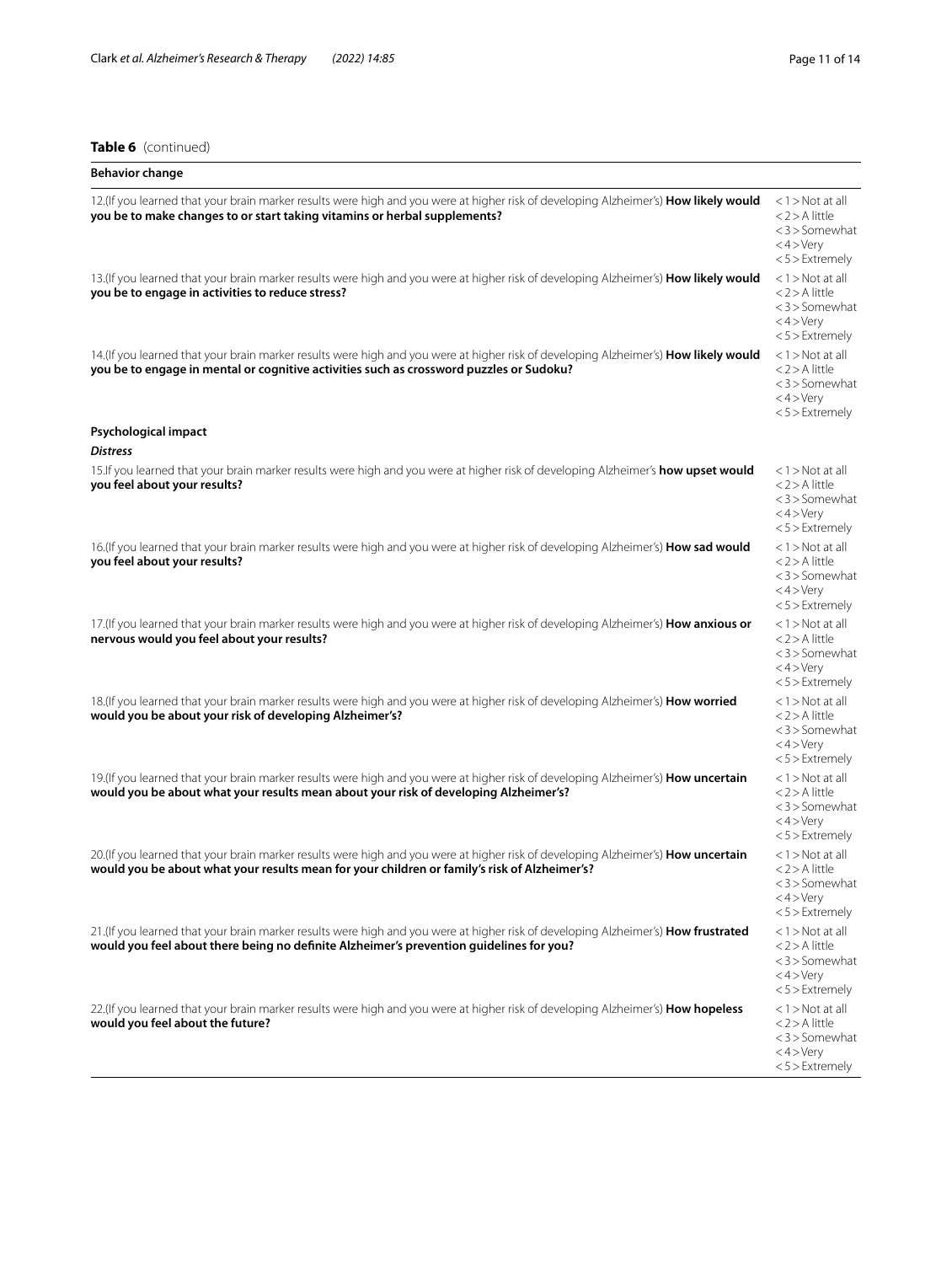### **Table 6** (continued)

| <b>Behavior change</b>                                                                                                                                                                                                                                                   |                                                                                                       |
|--------------------------------------------------------------------------------------------------------------------------------------------------------------------------------------------------------------------------------------------------------------------------|-------------------------------------------------------------------------------------------------------|
| <b>Stigma</b>                                                                                                                                                                                                                                                            |                                                                                                       |
| 23. (If you learned that your brain marker results were high and you were at higher risk of developing Alzheimer's) How concerned<br>would you feel about how your results might affect your insurance status?                                                           | $<$ 1 > Not at all<br>$<$ 2 $>$ A little<br>$<$ 3 $>$ Somewhat<br>$<$ 4 > Very<br>$<$ 5 $>$ Extremely |
| 24. (If you learned that your brain marker results were high and you were at higher risk of developing Alzheimer's) How concerned<br>would you feel about the possibility that your doctor might learn the results and treat you differently?                            | $<$ 1 > Not at all<br>$<$ 2 > A little<br>$<$ 3 $>$ Somewhat<br>$<$ 4 > Very<br>$<$ 5 $>$ Extremely   |
| 25. (If you learned that your brain marker results were high and you were at higher risk of developing Alzheimer's) How concerned<br>would you be that if others, such as family, friends, or co-workers, learned the results, they would act differently toward<br>you? | $<$ 1 > Not at all<br>$<$ 2 > A little<br>$<$ 3 $>$ Somewhat<br>$<$ 4 > Very<br>$< 5$ > Extremely     |
| Subjective cognitive complaints                                                                                                                                                                                                                                          |                                                                                                       |
| 26. (If you learned that your brain marker results were high and you were at higher risk of developing Alzheimer's) How likely is it<br>that you would have more trouble concentrating on things, such as reading the newspaper or watching television?                  | $<$ 1 > Not at all<br>$<$ 2 $>$ A little<br>$<$ 3 $>$ Somewhat<br>$<$ 4 > Very<br>$< 5$ > Extremely   |
| 27. (If you learned that your brain marker results were high and you were at higher risk of developing Alzheimer's) How likely is it<br>that you would have more trouble remembering things, such as recent conversations or events?                                     | $<$ 1 > Not at all<br>$<$ 2 > A little<br>$<$ 3 $>$ Somewhat<br>$<$ 4 > Very<br>$< 5$ > Extremely     |
| 28. (If you learned that your brain marker results were high and you were at higher risk of developing Alzheimer's) How likely is it<br>that you would be less confident about your ability to carry out daily activities?                                               | $<$ 1 $>$ Not at all<br>$<$ 2 > A little<br>$<$ 3 $>$ Somewhat<br>$<$ 4 > Very<br>$<$ 5 $>$ Extremely |
| التهار ويتحدث من المستخدمات التي يتم المناسبة التي تحدث من المستخدمات المستخدمات المستخدمات ومستخدمات المستخدمات                                                                                                                                                         |                                                                                                       |

Footnote: <sup>a</sup>ltems adapted from "Views and Perceptions of Amyloid Imaging" Questionnaire [[15\]](#page-12-14)

### <span id="page-11-0"></span>**Table 7** Measurement invariance testing with two-group confirmatory factor analysis

|                            | $\chi^2$ test |     |         | Model fit  |                       |             |            | <b>Model comparison</b> |
|----------------------------|---------------|-----|---------|------------|-----------------------|-------------|------------|-------------------------|
|                            | $x^2$         | df  | p value | <b>CFI</b> | <b>RMSEA (90% CI)</b> | <b>SRMR</b> |            | <b>ΔCFI</b>             |
| Behavior Change Scale      |               |     |         |            |                       |             |            |                         |
| 1.Configural               | 209.276       | 144 | < 0.001 | 0.967      | 0.059(0.040, 0.076)   | 0.049       |            |                         |
| 2.Metric                   | 231.597       | 158 | < 0.001 | 0.963      | 0.060(0.043, 0.076)   | 0.062       | 1 vs 2     | 0.004                   |
| 3.Scalar                   | 262.033       | 170 | < 0.001 | 0.954      | 0.064(0.048, 0.079)   | 0.067       | $2$ vs $3$ | 0.009                   |
| Psychological Impact Scale |               |     |         |            |                       |             |            |                         |
| 1.Configural               | 204.775       | 138 | < 0.001 | 0.970      | 0.056(0.039, 0.072)   | 0.052       |            |                         |
| 2. Metric                  | 212.912       | 149 | < 0.001 | 0.971      | 0.053(0.036, 0.068)   | 0.057       | 1 vs 2     | $-0.001$                |
| 3. Scalar                  | 248.344       | 160 | < 0.001 | 0.961      | 0.060(0.045, 0.074)   | 0.063       | $2$ vs $3$ | 0.010                   |

those less familiar with AD or research studies and those with fewer years of education. Assessment and inclusion of information about socioeconomic status, such as income and occupation, in addition to education, will also be important for future studies to fully characterize contextual factors that may infuence willingness to learn

results and anticipated reactions. Additionally, results from this survey are based on anticipated reactions to hypothetical scenarios, not actual responses to learning biomarker results; as noted in previous studies on diminished interest to learn biomarker results with education about their meaning and utility, it is possible that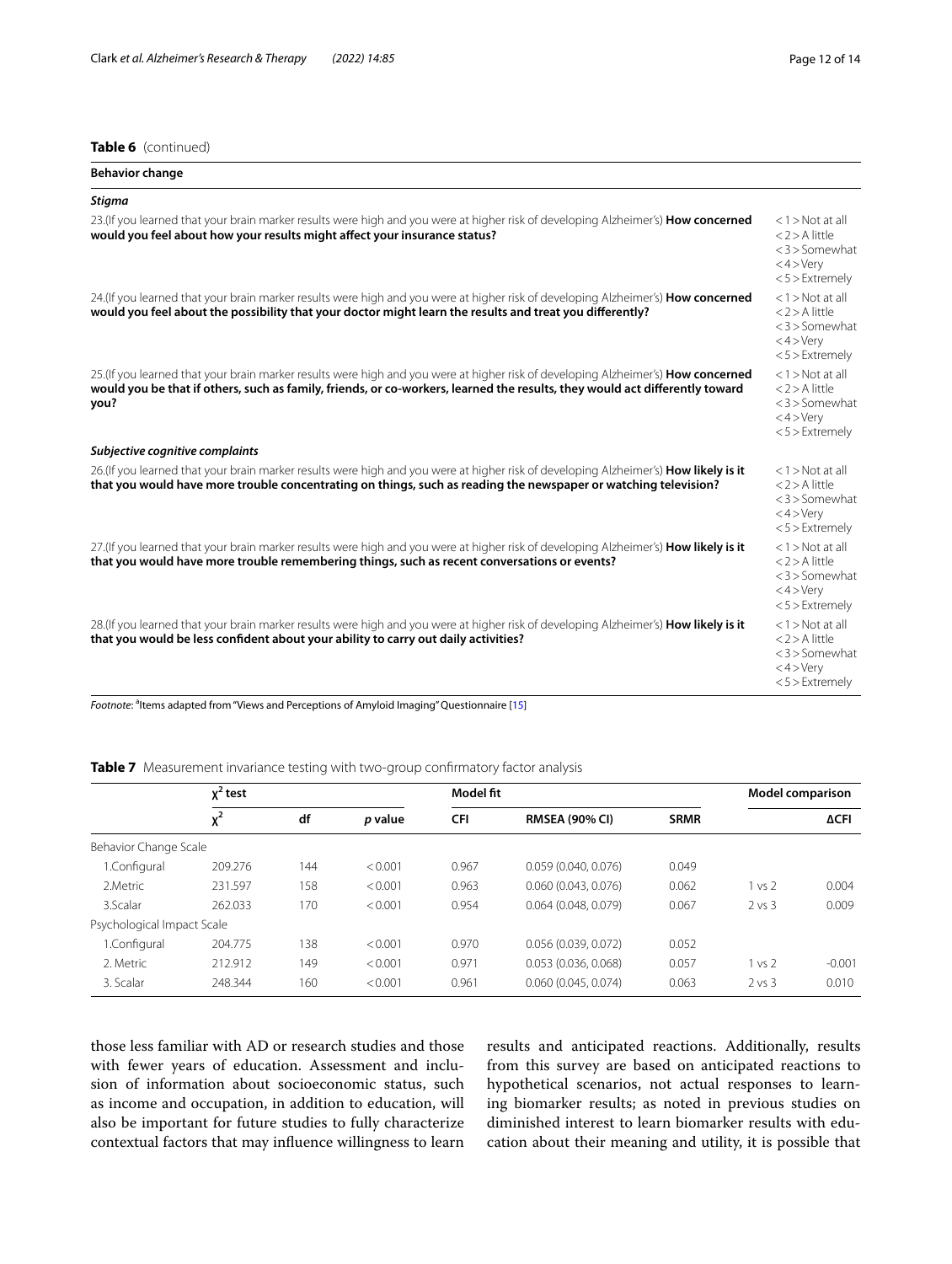### **Conclusions**

Understanding participant willingness to enroll in AD biomarker studies and anticipated reactions to learning biomarker results is important for improving participation and informing study development, particularly when considering whether to return biomarker results. The Alzheimer's Biomarker Survey included items assessing willingness to learn biomarker results and anticipated reactions to learning hypothetical results including planning, dementia risk reduction, distress, cognitive symptoms, or stigma. Examination of these responses along with additional beliefs about AD, research, health, and perceived discrimination in diverse populations can provide a foundation for education, disclosure, and postdisclosure guidelines to improve individual experiences following AD biomarker disclosure.

#### **Acknowledgements**

We extend our deepest thanks to the WRAP and WADRC participants and staff for their invaluable contributions to the study. We would like to gratefully acknowledge the assistance of Shana Stites, Jason Karlawish, and their team for providing feedback on the Alzheimer's Biomarker Survey during development. We would also like to acknowledge the University of Wisconsin Survey Center for their assistance with survey development and data collection.

#### **Authors' contributions**

LC was the study PI and led the study design and survey development, supervised data collection and statistical analysis, and led the manuscript preparation. CE, NC, and CG contributed to study design, survey development, results interpretation, and manuscript preparation. EJ, YM, and KB conducted statistical analyses and contributed to results interpretation and manuscript preparation. FK contributed to results interpretation and manuscript preparation. All authors read and approved the fnal manuscript.

#### **Funding**

This study was supported by research grants from the National Institute on Aging [R03 AG062975 (LRC), R01 AG054059 (CEG), R01 AG027161, P30 AG062715]. This work was also supported by use of resources and facilities at the William S Middleton Memorial Veterans Hospital Geriatric Research Education and Clinical Center (GRECC), Madison, WI (GRECC manuscript number 006–2022).

#### **Availability of data and materials**

The datasets used and/or analyzed during the current study are available from the corresponding author on reasonable request.

### **Declarations**

### **Ethics approval and consent to participate**

This study was approved by the University of Wisconsin-Madison Institutional Review Board (IRB 2019–0248). All participants provided informed consent to participate in this study.

#### **Consent for publication**

Not applicable.

### **Competing interests**

The authors declare that they have no competing interests.

#### **Author details**

<sup>1</sup> Division of Geriatrics and Gerontology, Department of Medicine, University of Wisconsin-Madison School of Medicine and Public Health, 600 Highland Avenue, Madison, WI, USA. <sup>2</sup> Geriatric Research Education and Clinical Center, William S. Middleton Memorial Veterans Hospital, 2500 Overlook Terrace, Madison, WI, USA.<sup>3</sup> Neuroscience & Public Policy Program, University of Wisconsin-Madison School of Medicine and Public Health, 600 Highland Avenue, Madison, WI, USA. <sup>4</sup> Department of Neurology, University of Wisconsin-Madison School of Medicine and Public Health, 600 Highland Avenue, Madison, WI, USA.

## Received: 25 April 2022 Accepted: 6 June 2022<br>Published online: 22 June 2022

#### **References**

- <span id="page-12-0"></span>1. Cummings J, Aisen P, Apostolova LG, Atri A, Salloway S, Weiner M. Aducanumab: appropriate use recommendations. J Prev Alzheimers Dis. 2021;8:398–410.
- <span id="page-12-1"></span>2. Zetterberg H, Burnham SC. Blood-based molecular biomarkers for Alzheimer's disease. Mol Brain. 2019;12:26.
- <span id="page-12-2"></span>Stites SD, Milne R, Karlawish J. Advances in Alzheimer's imaging are changing the experience of Alzheimer's disease. Alzheimers Dement Diagn Assess Dis Monit. 2018;10:285–300.
- <span id="page-12-3"></span>4. Largent EA, Harkins K, van Dyck CH, Hachey S, Sankar P, Karlawish J. Cognitively unimpaired adults' reactions to disclosure of amyloid PET scan results. PLoS ONE. 2020;15:e0229137.
- <span id="page-12-4"></span>5. Gooblar J, Roe CM, Selsor NJ, Gabel MJ, Morris JC. Attitudes of research participants and the general public regarding disclosure of Alzheimer disease research results. Jama Neurol. 2015;72:1484–90.
- <span id="page-12-5"></span>6. Ott BR, Pelosi MA, Tremont G, Snyder PJ. A survey of knowledge and views concerning genetic and amyloid positron emission tomography status disclosure. Alzheimers Dement Transl Res Clin Interv. 2016;2:23–9.
- <span id="page-12-6"></span>7. Milne R, Bunnik E, Diaz A, Richard E, Badger S, Gove D, et al. Perspectives on communicating biomarker-based assessments of Alzheimer's disease to cognitively healthy individuals. J Alzheimers Dis. 2018;62:487–98.
- <span id="page-12-7"></span>8. Vanderschaeghe G, Vandenberghe R, Dierickx K. Stakeholders' views on early diagnosis for Alzheimer's disease, clinical trial participation and amyloid PET disclosure: a focus group study. J Bioethical Inq. 2019;16:45–59.
- <span id="page-12-8"></span>9. Roberts JS, Connell CM. Illness representations among frst-degree relatives of people with Alzheimer disease. Alzheimer Dis Assoc Disord. 2000;14:129–36.
- <span id="page-12-9"></span>10. Wallston KA, Wallston BS, DeVellis R. Development of the Multidimensional Health Locus of Control (MHLC) scales. Health Educ Monogr. 1978;6:160–70.
- <span id="page-12-10"></span>11. Seifan A, Ganzer CA, Vermeylen F, Parry S, Zhu J, Lyons A, et al. Development and validation of the Alzheimer's prevention beliefs measure in a multi-ethnic cohort-a behavioral theory approach. J Public Health Oxf Engl. 2017;39:863–73.
- <span id="page-12-11"></span>12. Rubright JD, Cary MS, Karlawish JH, Kim SYH. Measuring how people view biomedical research: reliability and validity analysis of the Research Attitudes Questionnaire. J Empir Res Hum Res Ethics. 2011;6:63–8.
- <span id="page-12-12"></span>13 Williams DR, Yan Y, Jackson JS, Anderson NB. Racial diferences in physical and mental health: socio-economic status stress and discrimination. J Health Psychol. 1997;2:335–51.
- <span id="page-12-13"></span>14. Roberts JS, LaRusse SA, Katzen H, Whitehouse PJ, Barber M, Post SG, et al. Reasons for seeking genetic susceptibility testing among frst-degree relatives of people with Alzheimer disease. Alzheimer Dis Assoc Disord. 2003;17:86–93.
- <span id="page-12-14"></span>15. Ryan MM, Gillen DL, Grill JD. Reasons for undergoing amyloid imaging among cognitively unimpaired older adults. Ann Clin Transl Neurol. 2021;8:1646–55.
- <span id="page-12-15"></span>16. Mckhann GM, Knopman DS, Chertkow H, Hyman BT, Jack CR, Kawas CH, et al. The diagnosis of dementia due to Alzheimer's disease: Recommendations from the National Institute on Aging-Alzheimer's Association workgroups on diagnostic guidelines for Alzheimer's disease. Alzheimers Dement J Alzheimers Assoc. 2011;4(7):263–9.
- <span id="page-12-16"></span>17. Albert MS, DeKosky ST, Dickson D, Dubois B, Feldman HH, Fox NC, et al. The diagnosis of mild cognitive impairment due to Alzheimer's disease: recommendations from the National Institute on Aging-Alzheimer's